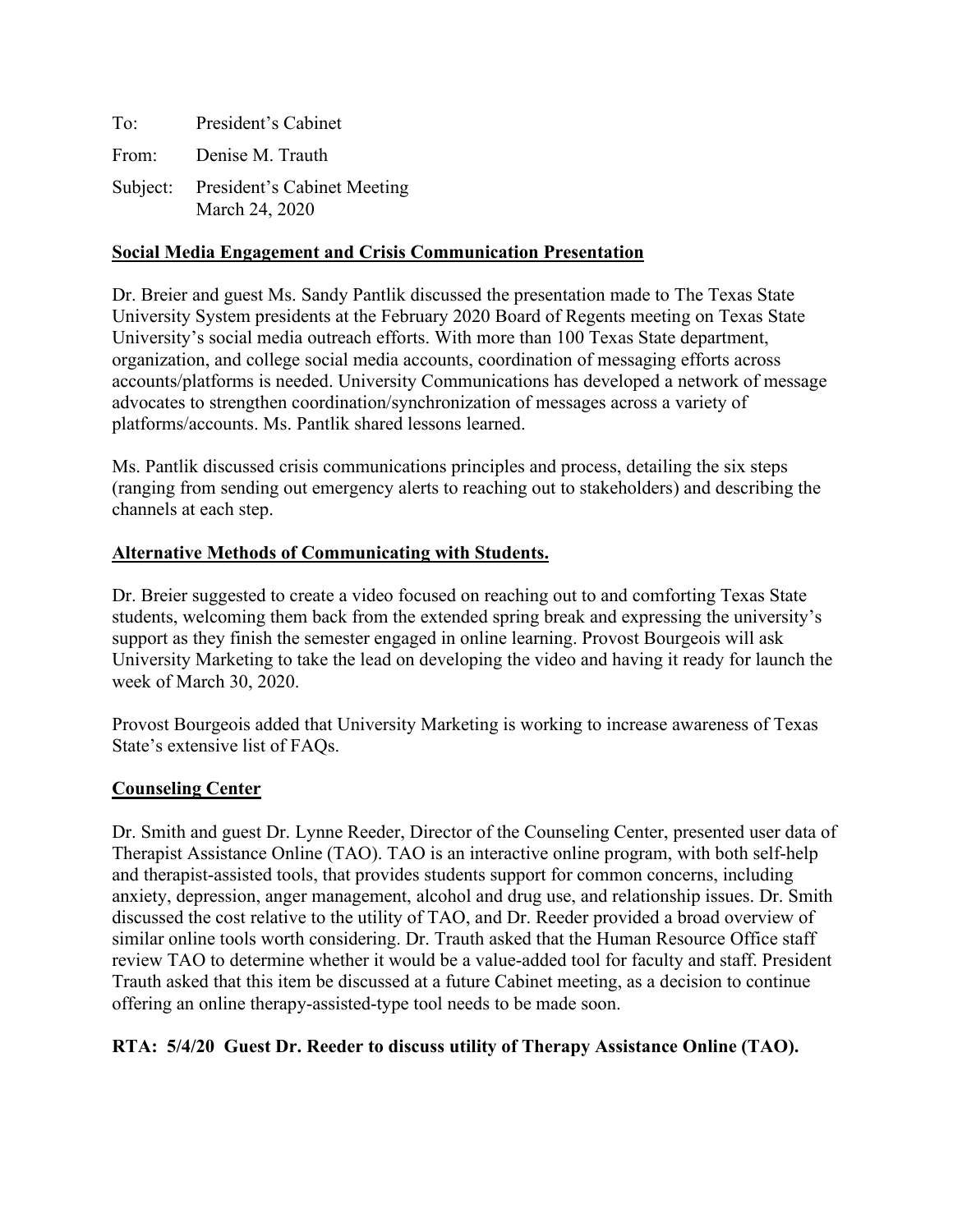# **Budget Impact**

President Trauth discussed the impact of the COVID-19 crisis on the University budget. To prepare for budget challenges related to the COVID-19 crisis, Mr. Algoe announced that 50 percent of remaining high-level operating budget balances for fiscal year 2020 will be recaptured into "forced saving" accounts for all funds. Mr. Algoe also announced that vacant positions will be subject to a hiring freeze. Account managers for positions subject to the delay may request approval to fill a vacant position through their vice president with final approval made by the president.

President Trauth will work with Mr. Algoe to prepare messaging to share with key personnel who oversee budgets.

Due to a lack of time, this item was discussed briefly and will be returned for a lengthier discussion at a later date.

## **RTA: 3/30/20 Discuss the impact of the COVID-19 crisis on the university budget.**

### **Student Retention**

Both Provost Bourgeois and Dr. Smith are working with their respective divisions to create and implement student retention initiatives. Due to a lack of time, this item was discussed briefly and will be returned for a lengthier discussion at a later date.

## **RTA: 3/30/20 Discuss short-term retention measures.**

#### **President's Update (#556)**

Due to a lack of time, this item was not discussed.

## **Significant Issues (#01)**

Provost Bourgeois announced that registration for the first summer session is scheduled to begin March 30, 2020. A decision about how the summer school classes will be delivered is still pending, as more time is needed to determine whether social distancing measures will remain in place in June. Summer classes, traditionally delivered face-to-face, may need to be transitioned to remote delivery.

If social distancing measures are expected to remain in place in June, then summer camps and high school graduation ceremonies that use Texas State facilities will need to be postponed or cancelled. Dr. Smith announced that dozens of summer camps have been scheduled to be held on the San Marcos Campus. The first camp, which is an international music camp, is set to begin May 31, 2020. Given that it draws international students, Cabinet members recommended to cancel this camp. Dr. Smith, Dr. Cavitt, and Ms. Kelsey Solis will work together to compile a list of all camps during the first summer school sessions.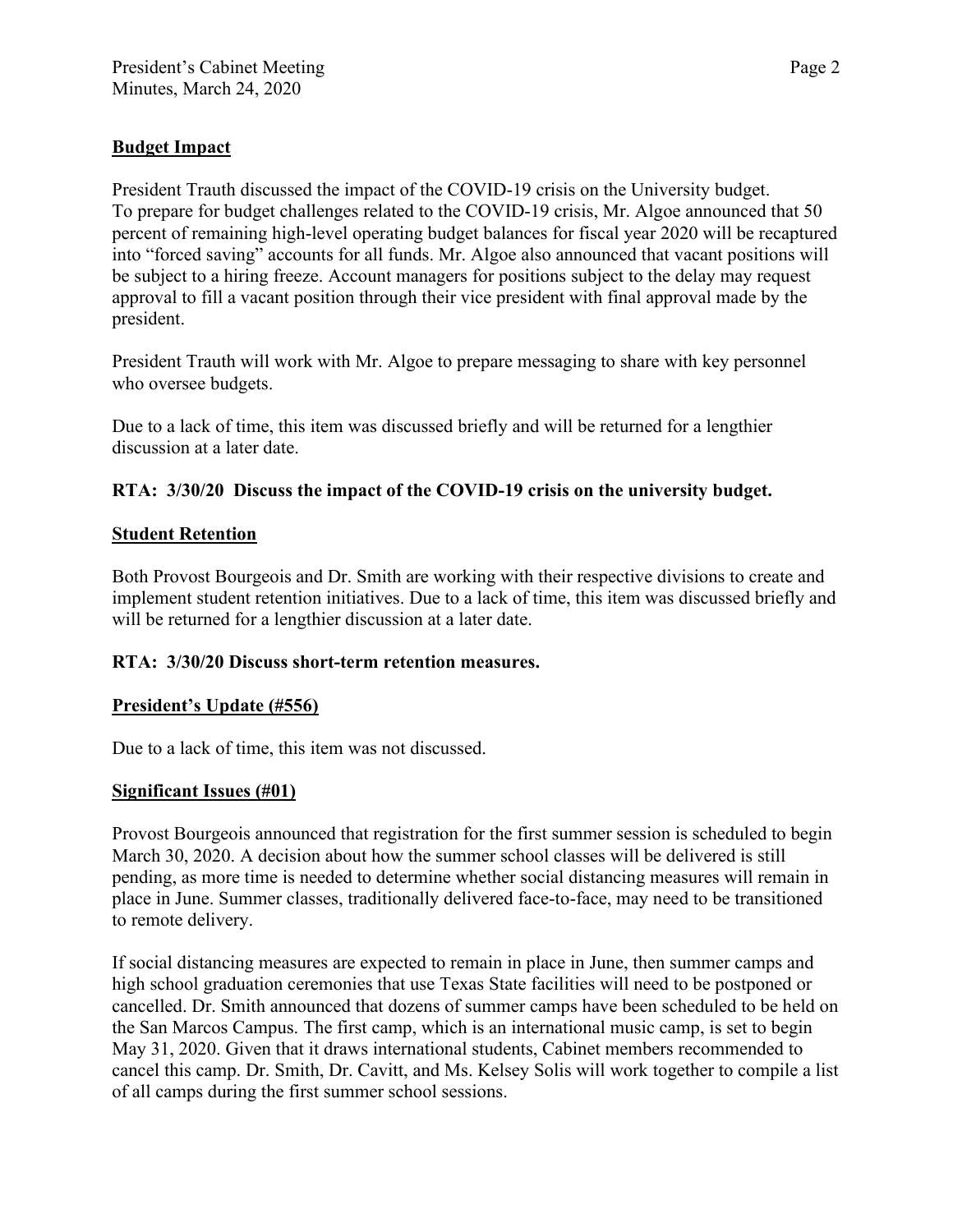Dr. Teis added that high schools have postposed their graduation ceremonies to a later date in the summer and have begun making requests to reserve the University Events Center for commencement ceremonies in June.

Cabinet members will continue to monitor the COVID-19 situation and will make a decision at the next Cabinet meeting on the course delivery method for summer school and on whether to allow camps and high school graduations to be held on the Texas State Campuses in June.

### **RTA: 03/30/20 Discuss the impact on summer school, summer campus, and summer events scheduled for the University Events Center.**

Dr. Smith led a discussion on whether to close Sewell Park to support social distancing efforts. Cabinet members approved the request. Signs will be posted to indicate that the park is closed. Police will patrol the park periodically to enforce rules of social distancing. Mr. Algoe and Dr. Smith will work together to draft language for the signs and with Ms. Sandy Pantlik to develop FAQs about the park closure.

Dr. Smith shared that students renting apartments/housing have requested her help in getting out of their leases. Texas State does not have the legal authority to cancel or change a lease agreement between a tenant and a landlord/management company. Dr. Smith shared information prepared by Ms. Lisa Dvorak, City of San Marcos Community Liaison, that has been posted on the City of San Marcos Website. The information includes suggestions on how tenants may want to approach their landlords about their lease agreements in the event that they lose their jobs or have their wages reduced.

Mr. Pierce reported that some students do not have access to a computer or Wi-Fi. To address these student needs, Information Technology has earmarked 25 laptops that can be loaned to students. Mr. Pierce is investigating the feasibility and cost of purchasing Wi-Fi hotspots for loan to students. Provost Bourgeois and Dr. Smith will instruct key personnel (e.g., Deans) to send students in need to Mr. Pierce directly. Cabinet members discussed that some employees may be in a similar predicament. Mr. Pierce will explore the viability of loaning laptops and/or Wi-Fi hotspots to employees so that they can work remotely.

Mr. Algoe addressed the shelter-in-place orders that have been or are in the process of being implemented by local government agencies. Texas State falls under the shelter-in-place exclusions associated with essential functions of state government, and thereby will remain open so that students can finish out the semester and seniors, who have met degree requirements, can graduate. Mr. Algoe shared FAQs pertaining to shelter-in-place. Placards, indicating that Texas State employees are essential employees, will be made available. If stopped by law enforcement, Texas State employees can either present the placard or their Texas State-issued employee I.D.

Mr. Algoe discussed the Family First Coronavirus Response Act that was recently passed by the U. S. Congress, and that goes into effect in one week. The Act requires Texas State to provide employees with paid sick leave or expanded family and medical leave for specified reasons